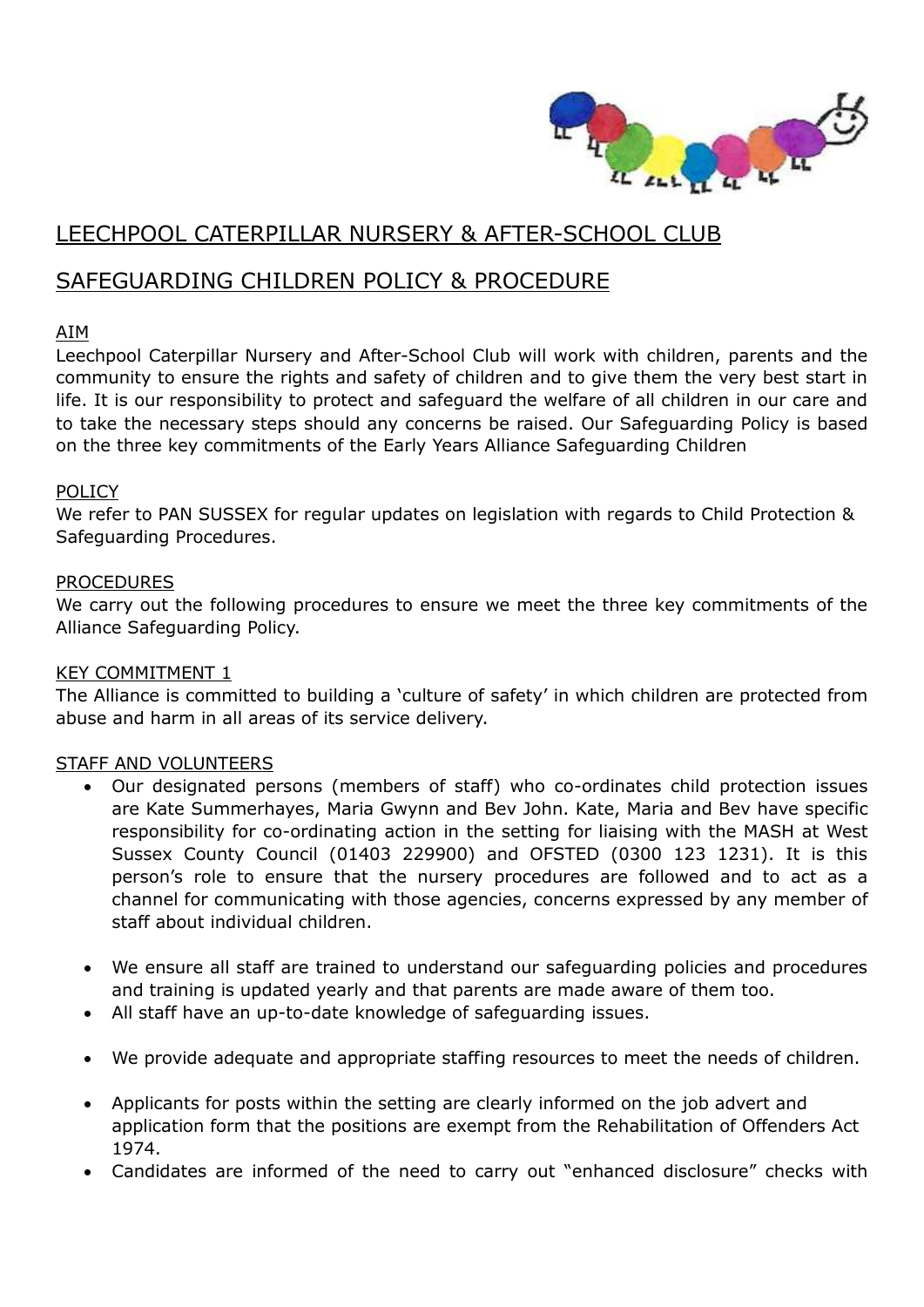the Disclosure & Barring Service (DBS) before posts can be confirmed. (More information can be found at www.gov.uk search Disclosure and Barring Service)

- Where applications are rejected because of information that has been disclosed, applicants have the right to know and to challenge incorrect information.
- We abide by OFSTED requirements in respect of references and DBS checks for staff and volunteers, to ensure that no disqualified person or unsuitable person works at the setting or has access to the children.
- Volunteers do not work unsupervised.
- We record information about staff qualifications, and the identity checks and vetting processes that have been completed including:
	- o the criminal records disclosure/DBS reference number;
	- o the date the disclosure was obtained; and
	- o details of who obtained it.
- We inform all staff that they are expected to disclose any convictions, cautions, court orders or reprimands and warnings which may affect their suitability to work with children (whether received before or during their employment with us).
- We abide by the Safeguarding Vulnerable Groups Act (2006) requirements in respect of any person who is dismissed from our employment, or resigns in circumstances that would otherwise have led to dismissal for reasons of a child protection concern and adhere to Section 35 'Duty to refer'.
- We have procedures for recording the details of visitors to the setting.
- We take security steps to ensure that we have control over who comes into the setting so that no unauthorised person has unsupervised access to the children.

#### CAMERAS AND PHONES

- We take steps to ensure children are not photographed or filmed on video for any other purpose than to record their development or their participation in events organised by us. Parents sign a consent form and have access to records holding visual images of their child.
- Personal mobile phones belonging to staff, volunteers or visitors are not to be used during session times.
- At the beginning of each individual shift, personal mobile phones are stored in personal bags in the cupboard next to the accessible toilet.
- Parents and visitors are requested not to use their mobile phone whilst on the premises.
- Photographs or recordings of children are only taken on equipment belonging to the setting.
- Camera and video use is monitored by the setting manager.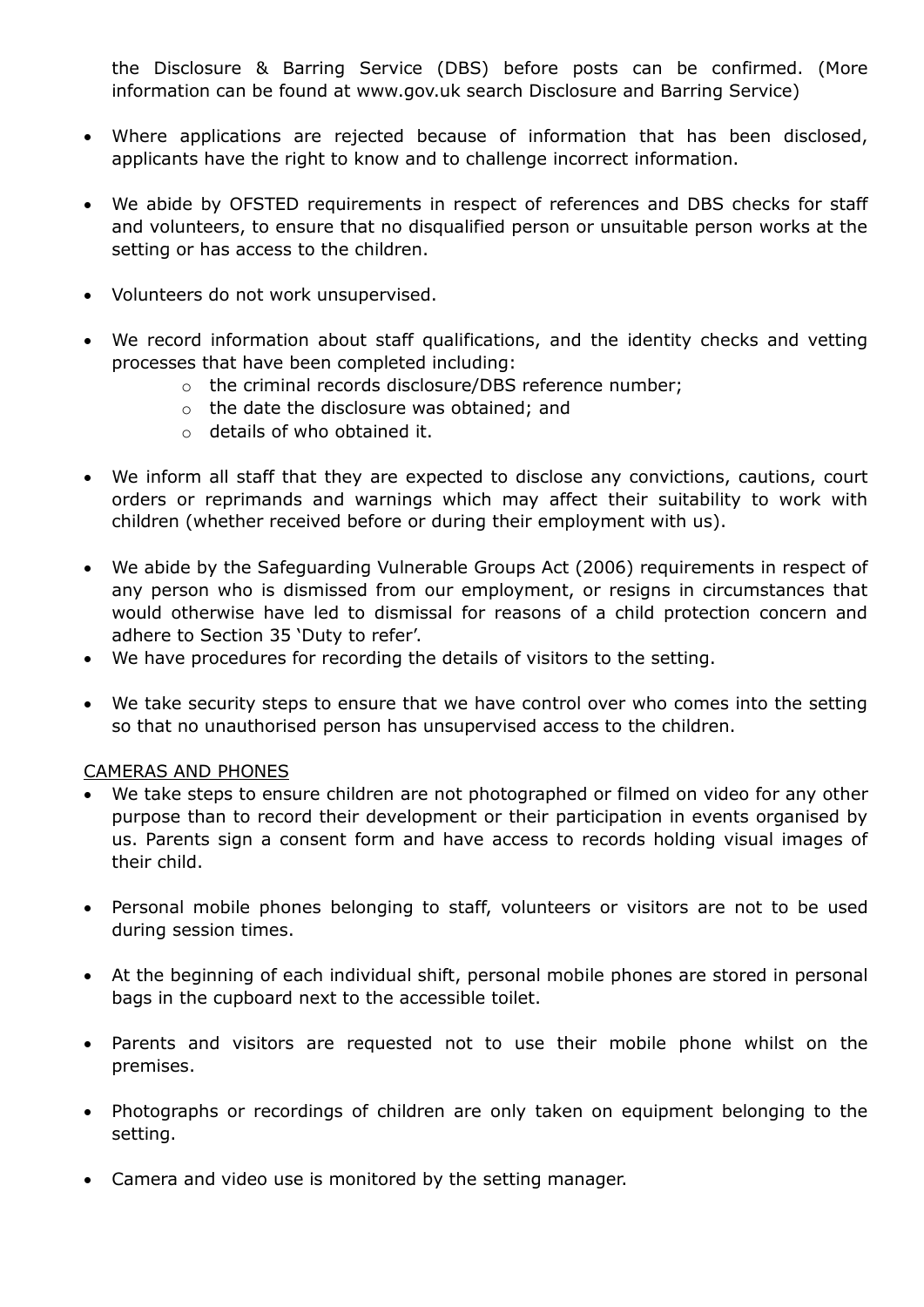- Where parents request permission to photograph or record their own children at special events permission will first be gained from all parents for their children to be included.
- Parents and Carers are advised not to share photographs/recordings of children other than their own on social media.

#### CHILDREN AND FAMILIES

 We keep a register of each child's attendance during their time with us. If a child is absent we request that the parents/carer contacts the nursery by 10am on the first day of absence to inform us. If no contact is made the manager or deputy will call the family using contact numbers given. Depending on family circumstances we may contact MASH for advice if we are unable to make contact with the family.

#### KEY COMMITMENT 2

Leechpool Caterpillar Nursery & After School Club is committed to responding promptly and appropriately to all incidents or concerns of abuse that may occur and to work with statutory agencies.

#### RESPONDING TO SUSPICIONS OF ABUSE

- We acknowledge that abuse of children can take different forms physical, emotional, and sexual as well as neglect.
- When children are suffering from physical, sexual or emotional abuse, or may be experiencing neglect, this may be demonstrated through:
	- o significant changes in their behaviour;
	- o deterioration in their general well-being;
	- o their comments which may give cause for concern,
	- o or the things they say (direct or indirect disclosure);
	- o changes in their appearance, their behaviour, or their play
	- o unexplained bruising, marks or signs of possible abuse or neglect; and
	- o any reason to suspect neglect or abuse outside the setting.
- We take into account factors affecting parental capacity, such as social exclusion, domestic violence, parent's drug or alcohol abuse, mental or physical illness or parent's learning disability.
- We are aware of other factors that affect children's vulnerability such as, abuse of disabled children; fabricated or induced illness; child abuse linked to beliefs in spirit possession; sexual exploitation of children, such as through internet abuse; and female genital mutilation; that may affect, or may have affected, children and young people using our provision.

We also make ourselves aware that some children and young people are affected by gang activity, by complex, multiple or organised abuse, through forced marriage or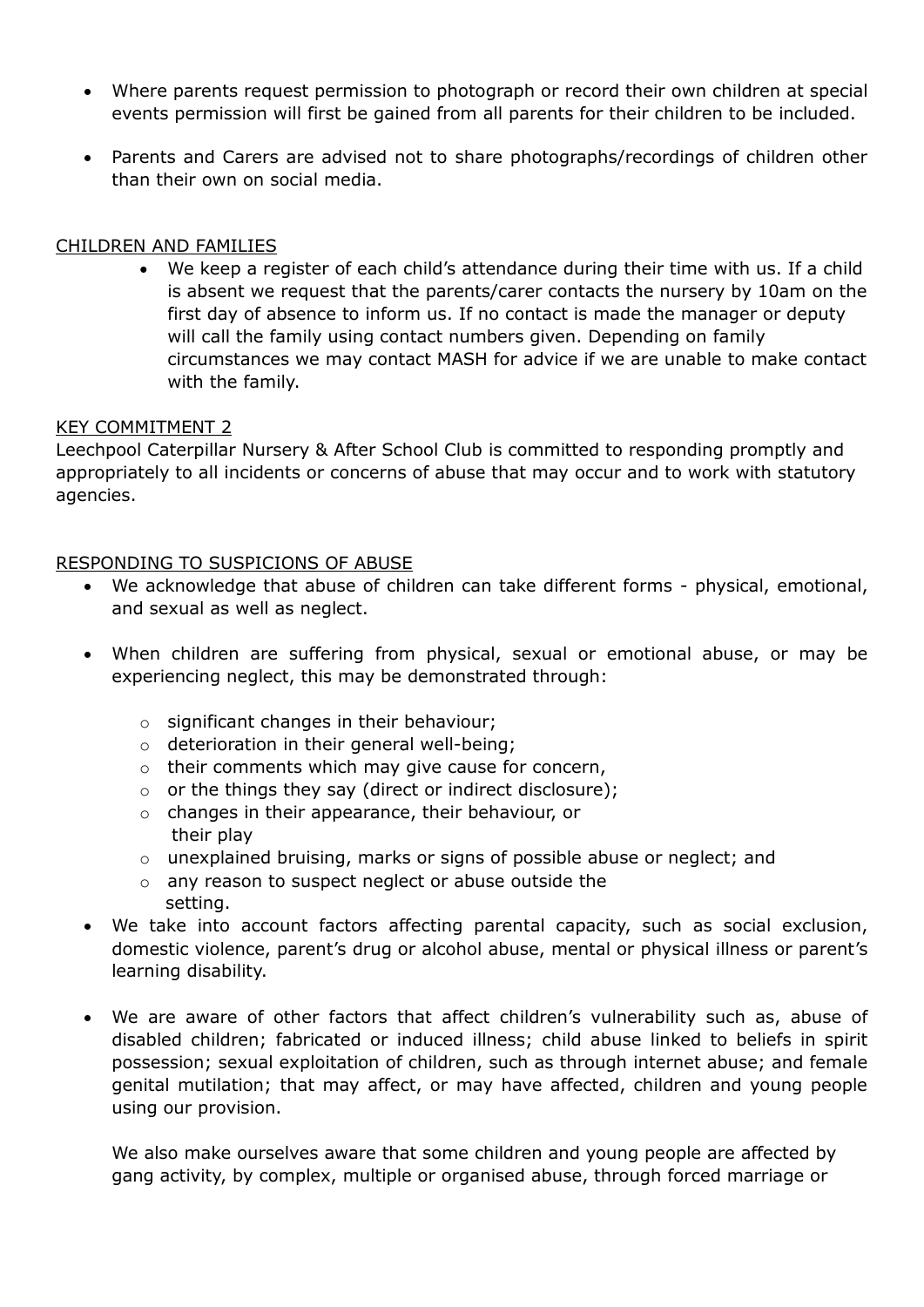honour based violence or may be victims of child trafficking. While this may be less likely to affect young children in our care, we may become aware of any of these factors affecting older children and young people who we may come into contact with.

- Where we believe that a child in our care or that is known to us may be affected by any of these factors we follow the procedures below for reporting child protection concerns.
- Where such evidence is apparent, the child's key person makes a dated record of the details of the concern and discusses what to do with the Lead Practitioner who is acting as the "designated person". The information is stored on the child's personal file.
- We refer concerns to the local authority children's social care department and cooperate fully in any subsequent investigation. NB in some cases this may mean the police or another agency identified by the Local Safeguarding Children's Board.
- We take care not to influence the outcome either through the way we speak to children or by asking questions of children.
- We take account of the need to protect young people aged 16-19 as defined by the Children Act 1989. This may include students or school children on work placement, young employees or young parents. Where abuse is suspected we follow the procedure for reporting any other child protection concerns. The views of the young person will always be taken into account, but the setting may override the young person's refusal to consent to share information if it feels that it is necessary to prevent a crime from being committed or intervene where one may have been, or to prevent harm to a child or adult. Sharing confidential information without consent is done only where not sharing it could be worse than the outcome of having shared it.

#### RECORDING SUSPICIONS OF ABUSE AND DISCLOSURES

Where a child makes comments to a member of staff that gives cause for concern (disclosure), or a member of staff observes signs or signals that gives cause for concern, such as significant changes in behaviour; deterioration in general well-being; unexplained bruising, marks or signs of possible abuse or neglect; that member of staff:

- Listens to the child, offers reassurance and gives assurance that she or he will take action;
- Does not question the child;
- Makes a written record that forms an objective record of the observation or disclosure that includes:
	- o The date and time of the observation or the disclosure;
	- $\circ$  The exact words spoken by the child as far as possible;
	- o The name of the person to whom the concern was reported, with the date and time; and the names of any other person present at the time.
- These records are signed and dated and kept in the child's personal file which is kept securely and confidentially.
- The member of staff acting as the 'designated person' is informed of the issue at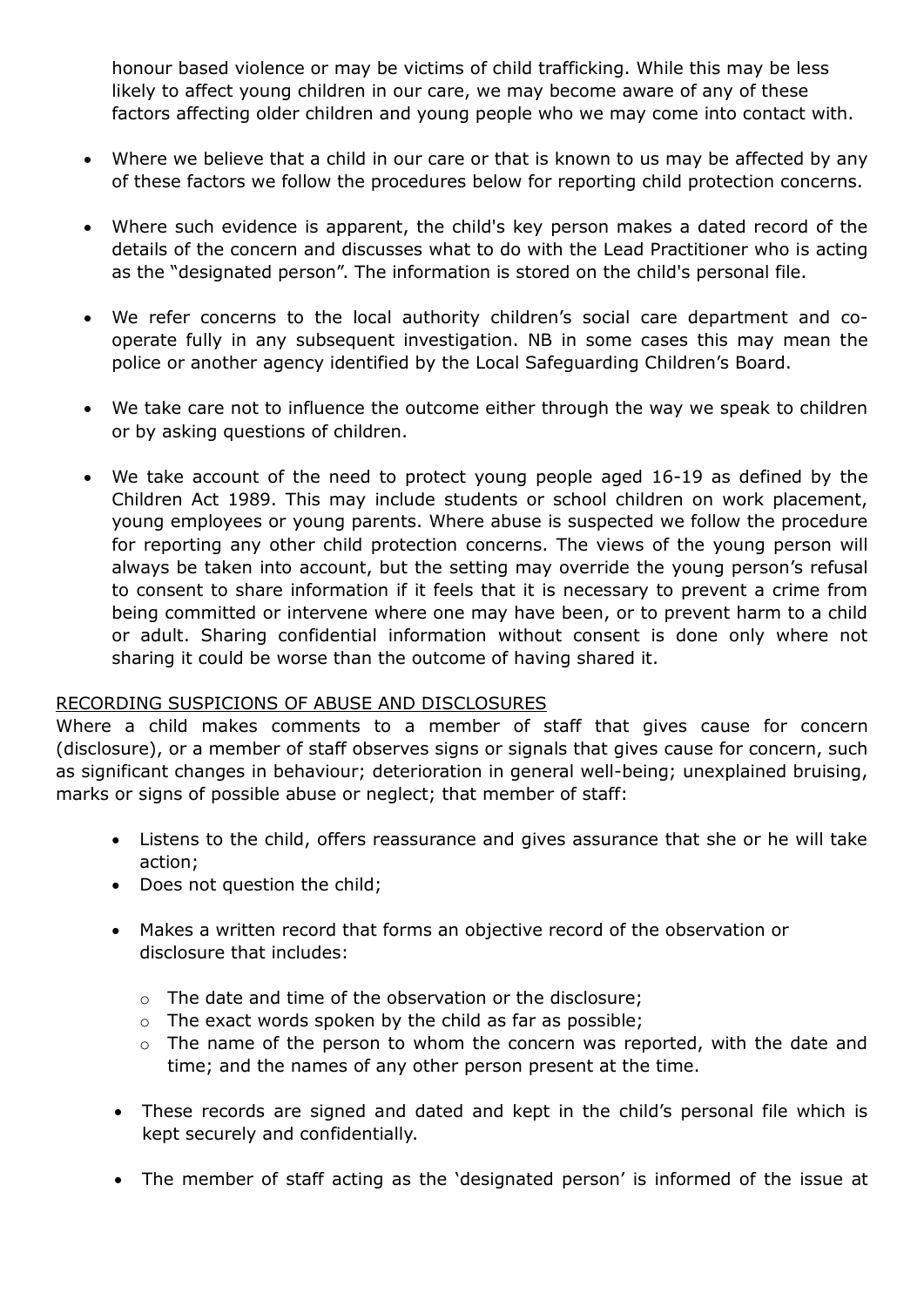the earliest opportunity.

 Where the Local Safeguarding Board stipulates the process for recording and sharing concerns, we include those procedures alongside this procedure and follow the steps set down by the Local Safeguarding Children Board.

#### INFORMING PARENTS

- Parents are normally the first point of contact. We discuss concerns with parents to gain their view of events, unless we feel this may put the child in greater danger.
- We inform parents when we make a record of concerns in their child's file and that we also make a note of any discussion we have with them regarding a concern.
- If a suspicion of abuse warrants referral to social care, parents are informed at the same time that the referral will be made, except where the guidance of the Local Safeguarding Children Board does not allow this, for example, where it is believed that the child may be placed in greater danger.
- This will usually be the case where the parent is the likely abuser. In these cases the investigating officers will inform parents.

### LIAISON WITH OTHER AGENGIES

- We work within the Local Safeguarding Children Partnership guidelines.
- We have the current version of 'what to do if you're worried a child is being abused' available for parents and staff and ensure that all staff are familiar with what they need to do if they have concerns.
- We have procedures for contacting the local authority on child protection issues. These include Multi Agency Safeguarding Hub (MASH), Early Help (formally known as IPEH) and LADO (Local Authority Designated Officer) contact details.
- We notify OFSTED of any incident or accident and any changes in our arrangements which may affect the wellbeing of children or where an allegation of abuse is made against a member of staff (whether the allegations relate to harm or abuse committed on our premises or elsewhere). Notifications to OFSTED are made as soon as is reasonably practicable, but at the latest within 14 days of the allegations being made

## ALLEGATIONS AGAINST STAFF

- We ensure that all parents know how to complain about the behaviour or actions of staff or volunteers within the preschool, or anyone living or working on the premises occupied by the setting, which may include an allegation of abuse.
- We respond to any inappropriate behaviour displayed by members of staff or any other person working with the children, which includes:
	- 1. Inappropriate sexual comments;
	- 2. Excessive one-to-one attention beyond the requirements of their usual role and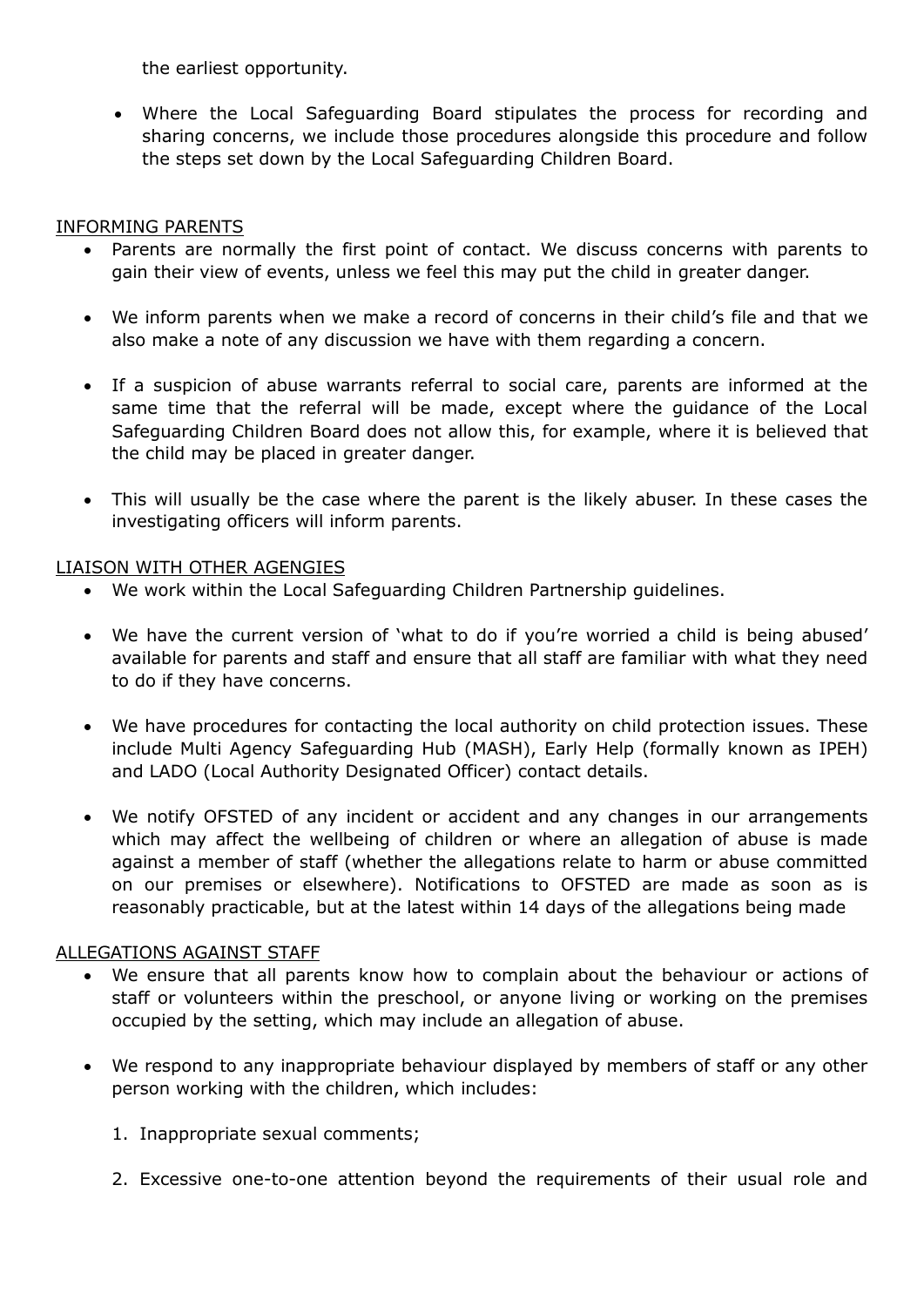responsibilities.

- 3. Inappropriate sharing of images.
- 4. Behaved in a way that a child was or could have been harmed.
- 5. Possibly committed a criminal offence against or related to a child.
- We follow the guidance of the Local Safeguarding Children Board when responding to any complaint that a member of staff or volunteer within the setting, or anyone working on the premises occupied by the setting has abused a child.
- We respond to any disclosure by children or staff that abuse by a member of staff or volunteer within the setting, or anyone working on the premises occupied by the setting, may have taken, or is taking place, by first recording the details of any such alleged incident.
- We refer any such complaint immediately to the Local Authority Designated Officer (LADO) to investigate: 0330 2223339. We also report any such alleged incident to OFSTED and what measures we have taken. We are aware that it is an offence not to do this.
- We co-operate entirely with any investigation carried out by children's social care in conjunction with the police.
- Where the management team and children's social care agree it is appropriate in the circumstances, the Chair will suspend the member of staff on full pay, or the volunteer, for the duration of the investigation and a referral to the Disclosure and Barring Service will be made. This is not an indication of admission that the alleged incident has taken place, but is to protect the staff, as well as children and families throughout the process.

#### DISCIPLINARY ACTION

 Where a member of staff or a volunteer has been dismissed due to engaging in activities that caused concern for the safeguarding of children or vulnerable adults, we will notify the DBS and OFSTED of relevant information, so that individuals who pose a threat to children (and vulnerable groups), can be identified and barred from working with these groups.

#### KEY COMMITMENT 3

Leechpool Caterpillar Nursery & After School Club is committed to promoting awareness of child abuse issues throughout its training and learning programmes for adults. It is also committed to empowering young children, through its early childhood curriculum, promoting their right to be strong, resilient and listened to.

#### TRAINING

- We seek out training opportunities for all adults involved in the setting to ensure that they are able to recognise the signs and signals of possible physical abuse, emotional abuse, sexual abuse and neglect and that they are aware of the local authority guidelines for making referrals.
- We ensure that designated persons receive training in accordance with that